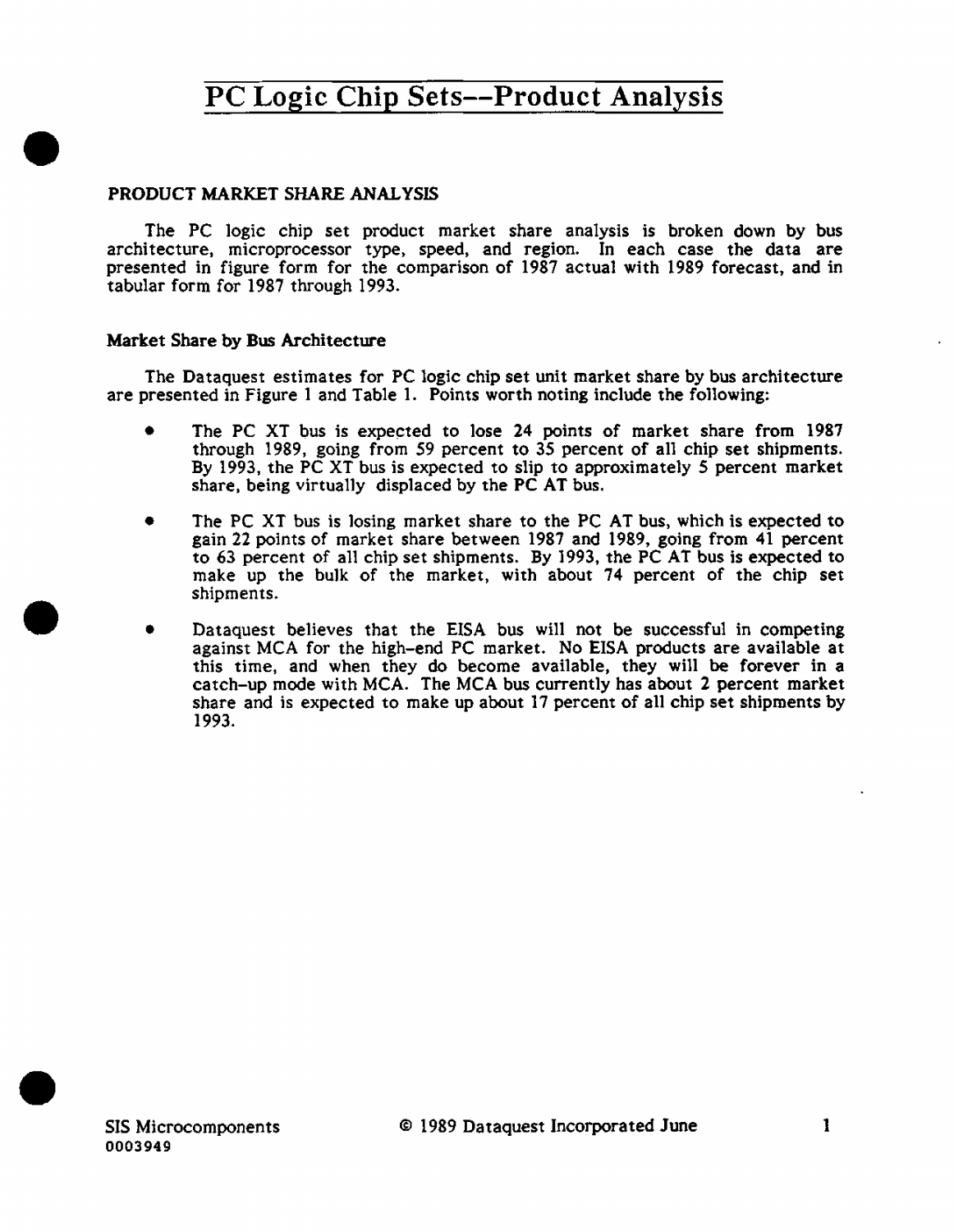

Source: Dataquest June 1989 •

•

•

SIS Microcomponents 0003949

 $2<sub>1</sub>$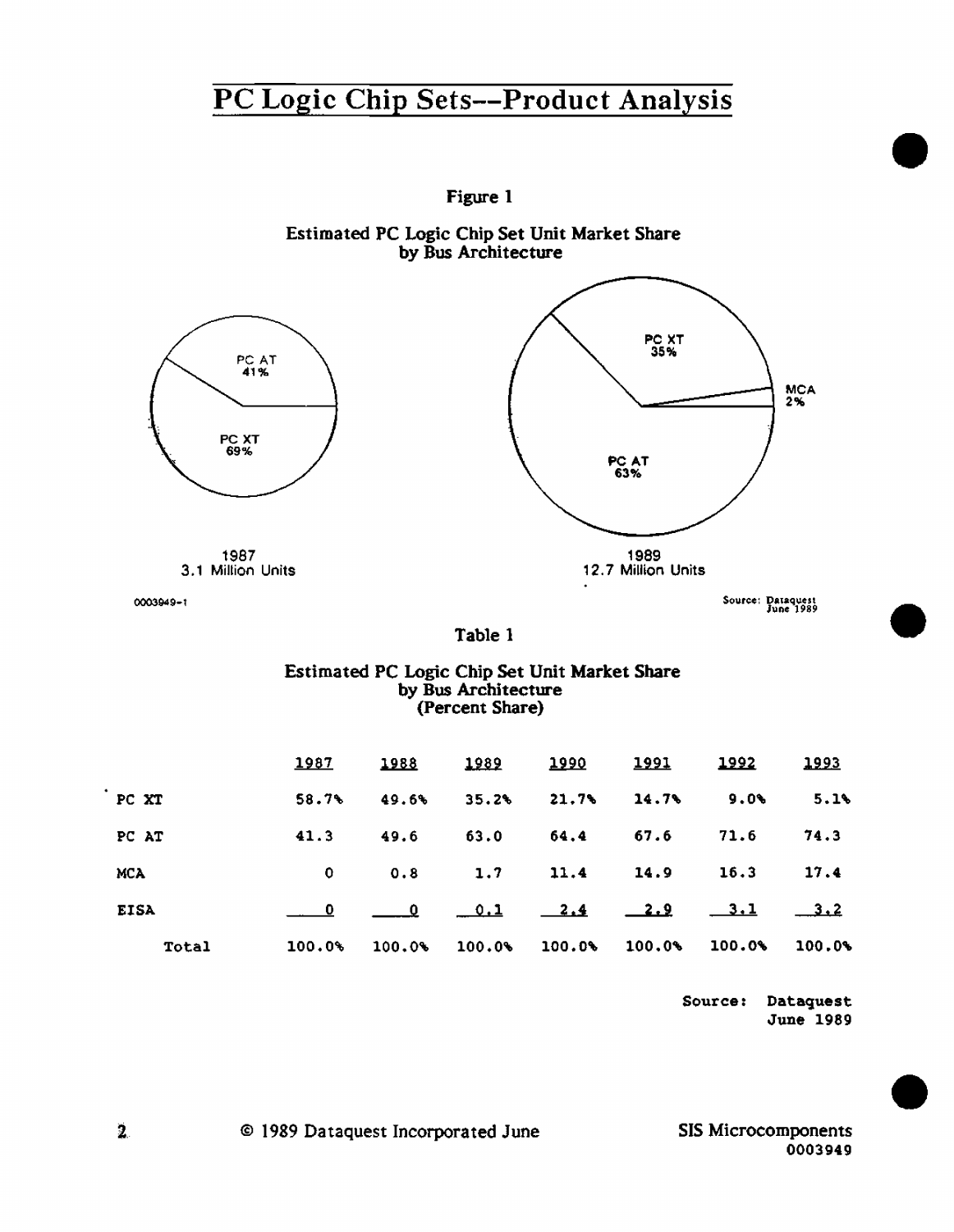### Market Share by Microprocessor Type

•

•

•

The Dataquest estimates for PC logic chip set unit market share by microprocessor type are presented in Figure 2 and Table 2. Points worth noting include the following:

- The 8088/8086 segment is expected to lose 23 points of market share between 1987 and 1989, going from 56 percent to 33 percent of all chip set shipments.
- The 80286 segment should grow slightly, from 41 percent to 43 percent of all chip set shipments. The 80286 will be losing share at the high end but will make up for it by displacing the 8088/8086 at the low end.
- The 80386 and 80386SX are the fastest-growing segments, displacing the 80286 segment at the high end. The 80386 is expected to go from 3 percent of all chip set shipments in 1987 to 16 percent in 1989.



Figure 2

#### Estimated PC Logic Chip Set Unit Market Share by Microprocessor Type

Source: Dataquest<br>June 1989

SIS Microcomponents 0003949

0003949-2

### © 1989 Dataquest Incorporated June 3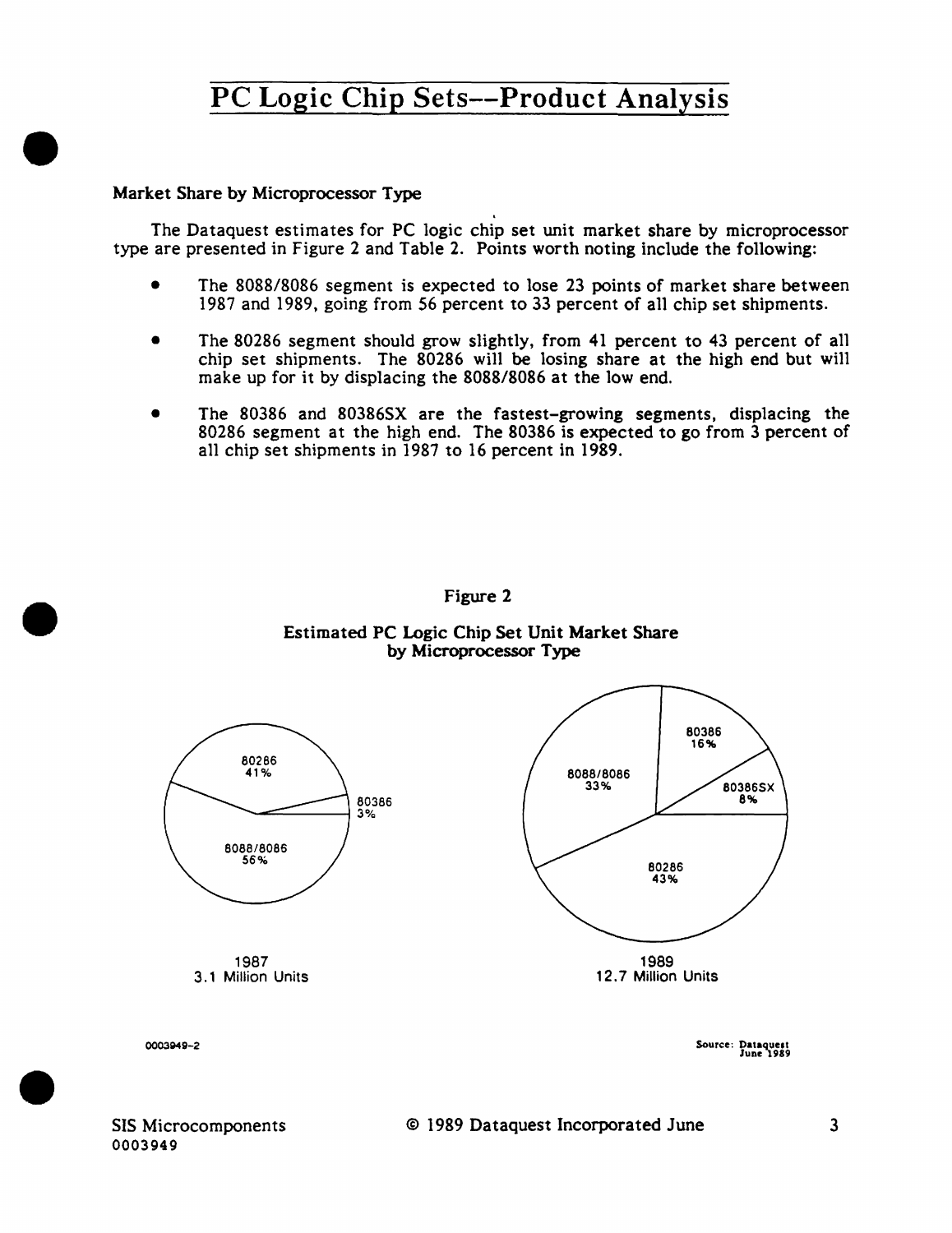### Table 2

#### Estimated PC Logic Chip Set Market Share by Microprocessor Type (Percent Share)

|                 | 1987      | 1988   | 1989                     | 1990        | 1991              | 1992    | 1993       |
|-----------------|-----------|--------|--------------------------|-------------|-------------------|---------|------------|
| 8088            | 25.3%     | 18.8%  | 13.9%                    | $7.4\%$     | 4.5%              | $1.4\%$ | 0.7%       |
| 8086            | 31.5      | 27.5   | 18.7                     | <u>14.0</u> | 10.3              | 7.6     | <u>4.4</u> |
| Total 8088/8086 | 56.8%     | 46.3%  | 32.6%                    | 21.4%       | 14.8%             | 9.0%    | 5.1%       |
| 80286           | 40.7%     | 44.9%  | 43.1%                    | 41.0%       | 37.0%             | 32.7%   | 27.7%      |
| 80386           | 2.5%      | 8.2%   | 16.3%                    | 20.0%       | 20.4%             | 20.4%   | 19.8%      |
| 80386SX         | $\bullet$ | 0.7    | 8.0                      | 17.0        | 26.1              | 33.5    | 38.7       |
| Total 80386/    |           |        |                          |             |                   |         |            |
| 80386SX         | 2.5%      | 8.9%   | 24.3%                    | 37.0%       | 46.5%             | 53.9%   | 58.5%      |
| 80486           | - 0       | 0      | $\overline{\phantom{0}}$ |             | $0.6$ $1.8$ $4.4$ |         | 8.7%       |
| Total           | 100.0%    | 100.0% | 100.0%                   | 100.0%      | 100.0             | 100.0%  | 100.08     |

Note: Columns may not add to totals shown because of rounding.

Source: Dataquest June 1989 •

•

•

#### Market Share By Speed Grade

The Dataquest estimates for PC logic chip set unit market share by speed grade for a11 chip sets are presented in Figure 3. The estimates for speed grades by individual microprocessor are presented in Figures 4 through 6. Data for these figures are presented in Table 3. Points worth noting include the following:

- In general, we expect lower speed grades in each segment to be phased out as higher speed grades are introduced. This will cause a secular shift in the speed profile for all microprocessors toward higher speeds.
- In 1987, 10-MHz chip sets accounted for more than half of all chip set shipments. By 1989, the median is expected to be 12 MHz. Dataquest estimates that the median will step up approximately one speed grade every two years, reaching 20 MHz by 1993.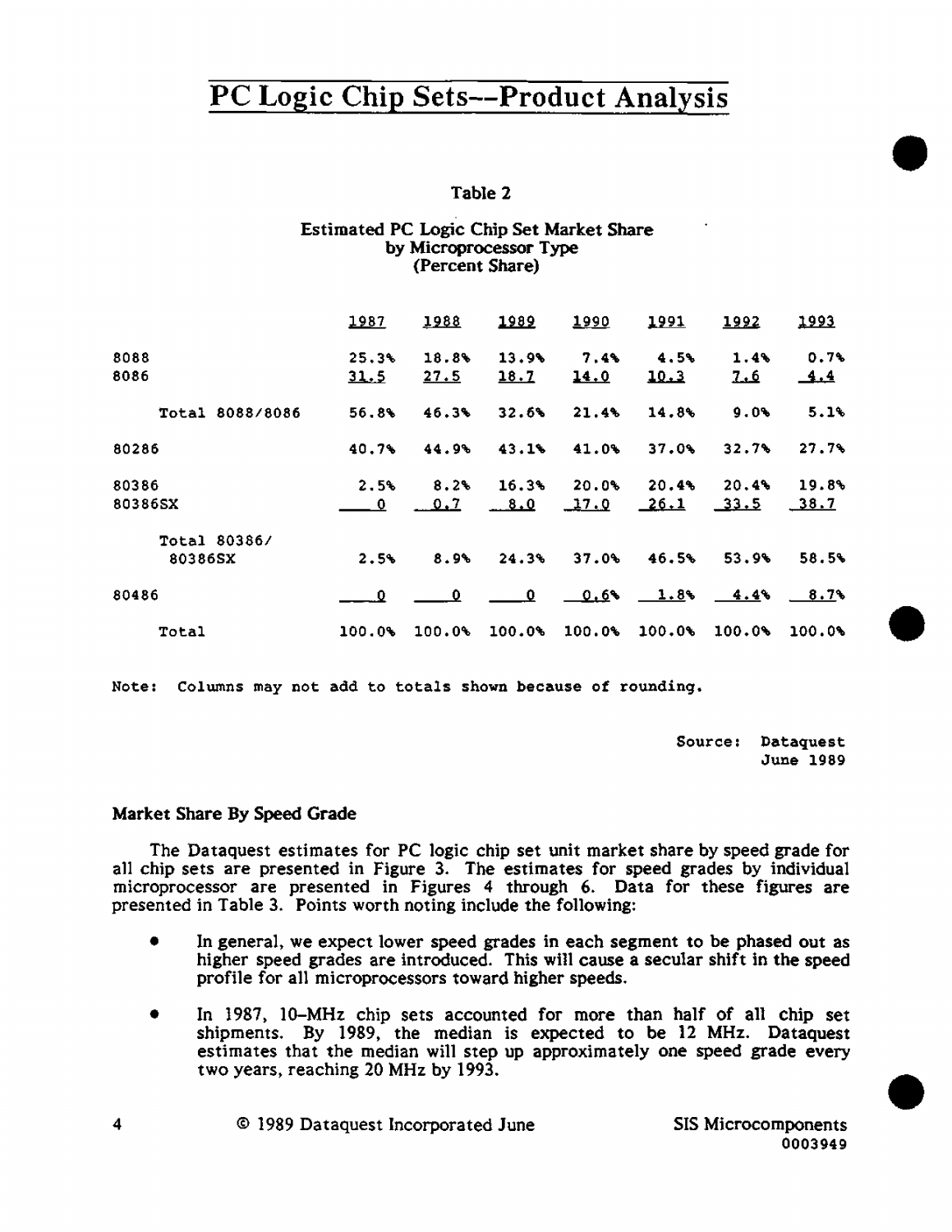Figure 3



Estimated PC Logic Chip Set Unit Market Share by Speed for All Microprocessors



### Estimated PC Logic Chip Set Unit Market Share by Speed for 8088/8086 Microprocessors



SIS Microcomponents 0003949

•

•

•

### © 1989 Dataquest.Jncorporated June 5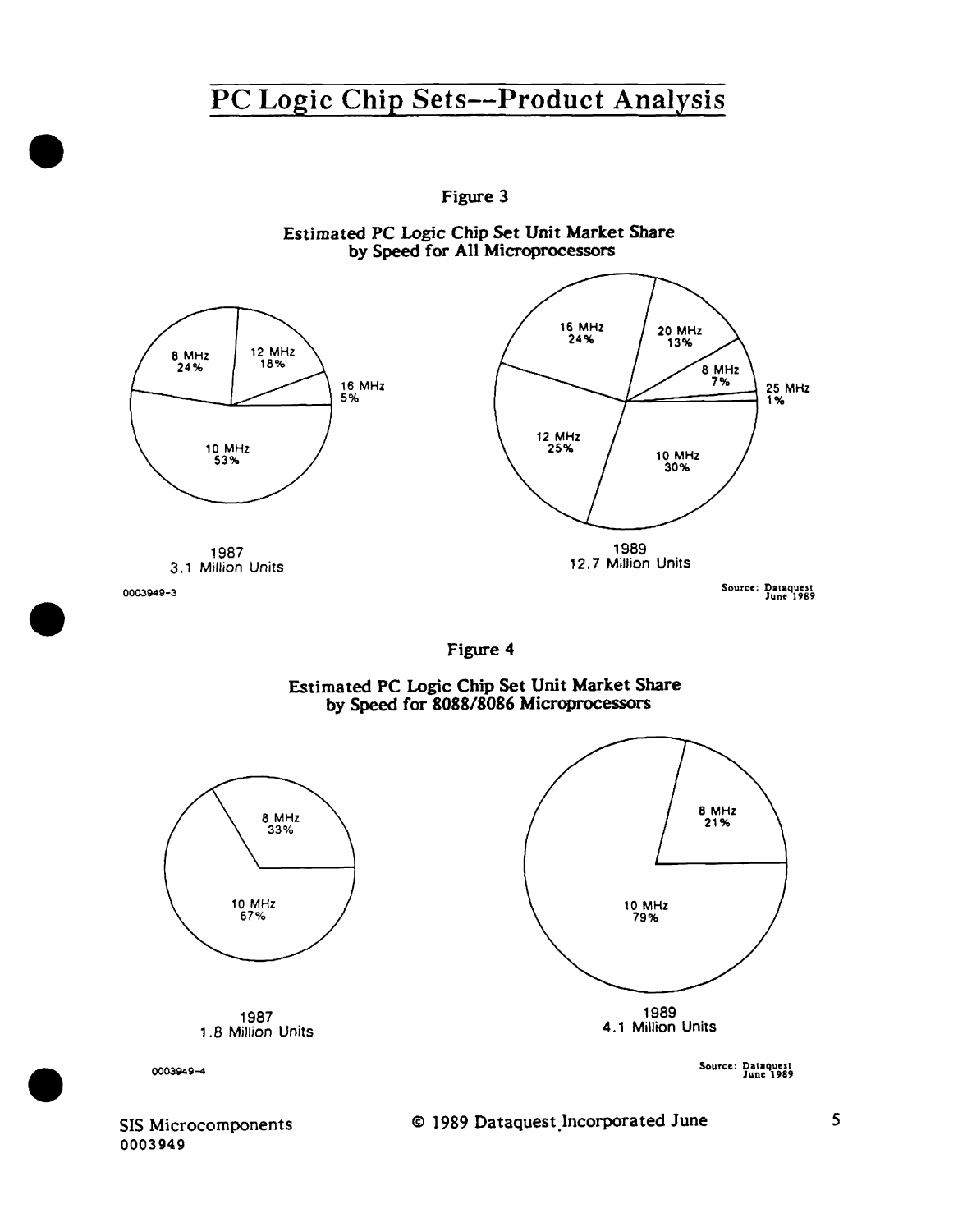

Figure 5

1989 2.1 Million Units

Source: Dataquest June 1989

•

•

•

6 © 1989 Dataquest Incorporated June SIS Microcomponents 0003949

00035149-6

1988 O. 7 Million Units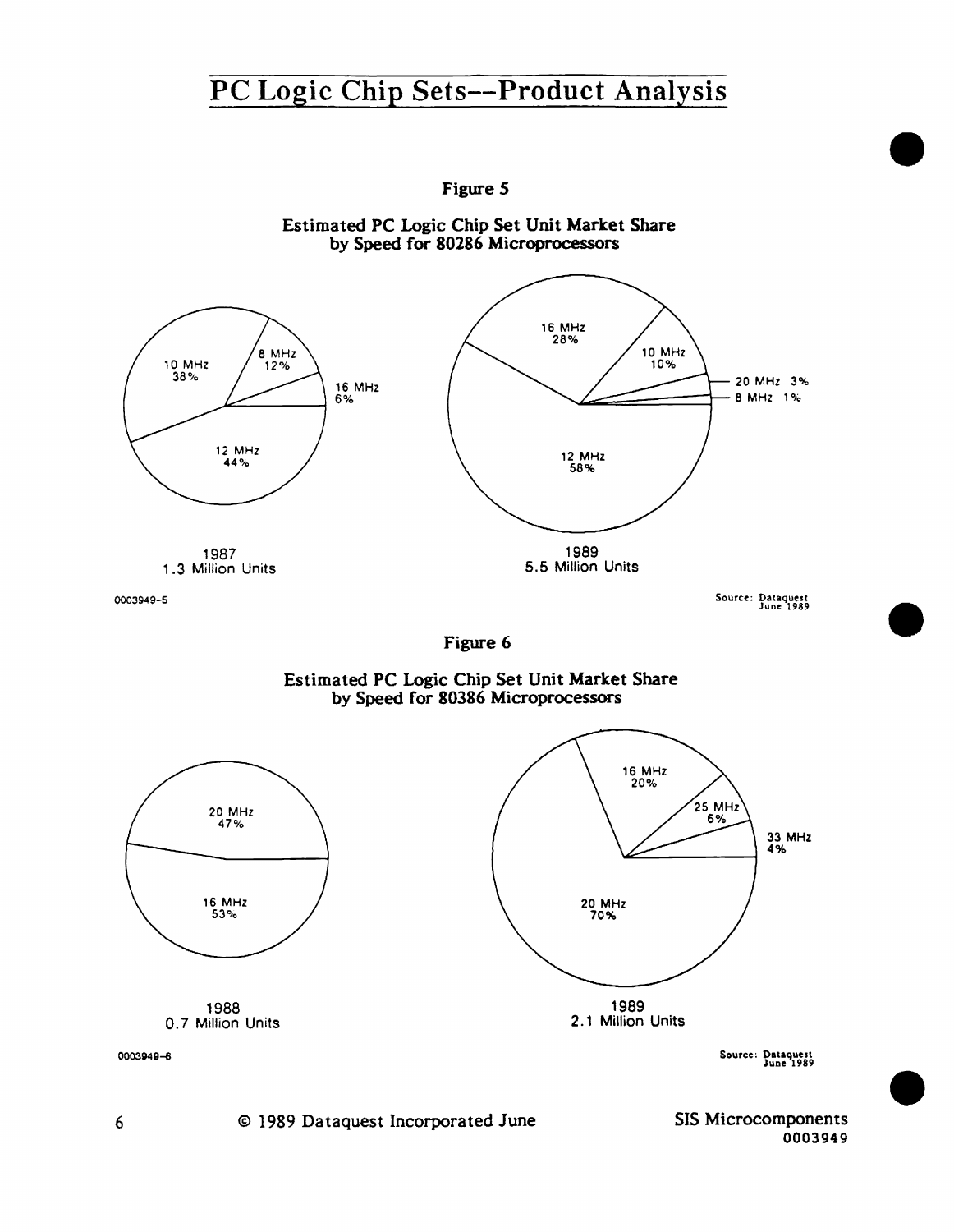# PC Logic Chip Sets--Product Analysis  $\frac{1}{2}$

### Estimated Worldwide PC Logic Chip Set Unit Market Share by Microprocessor by Speed (Percent Share)

| <b>Speed</b>   | 1987                    | 1988   | <u> 1989 </u> | 1990           | 1991        | 1992        | 1923                     |
|----------------|-------------------------|--------|---------------|----------------|-------------|-------------|--------------------------|
| Units by Speed |                         |        |               |                |             |             |                          |
| 8088/8086      |                         |        |               |                |             |             |                          |
| $8$ MHz        | 33.36                   | 20.31  | 20.7%         | 12.0%          | $5.0*$      | $\bullet$   | 0                        |
| 10 MHz         | 66.7                    | 12.1   | $-22.3$       | عنقف           | <u>95.0</u> | 100.0%      | 100.0%                   |
| <b>Total</b>   | 100.01                  | 100.0% | 100.0%        | 100.0%         | 100.0%      | 100.0%      | 100.0%                   |
| 80286          |                         |        |               |                |             |             |                          |
| $8$ MHz        | 11.94                   | 3.44   | 1.01          | $\blacksquare$ | $\bullet$   | $\bullet$   | $\bullet$                |
| 10 MHz         | 37.9                    | 18.4   | 10.1          | 5.0%           | $\bullet$   | о.          | ۰                        |
| $12$ MHz       | 43.9                    | 62.4   | 58.1          | 50.0           | 41.0%       | 36.0        | 32.0                     |
| 16 MHz         | 6.3                     | 15.4   | 28.3          | 36.0           | 43.0        | 44.0        | 41.0                     |
| $20$ MHz       | $\overline{\mathbf{a}}$ | 0.4    | $-2.5$        | معـ            | عنقف        | <u>20.0</u> | 27.0                     |
| Total          | 100.0%                  | 100.0% | 100.0%        | 100.0%         | 100.0%      | 100.0%      | 100.0%                   |
| 80386SX        |                         |        |               |                |             |             |                          |
| 16 MHz         | 0.                      | 100.0% | 100.0%        | 78.0%          | 65.0%       | 48.0%       | 38.0%                    |
| $20$ MHz       | 0                       | ٥      | 0.0           | 22.0           | 30.0        | 35.0        | 38.0                     |
| $25$ MHz       | 0.                      | ۰      | 0.0           | 0              | 5.0         | 17.0        | 24.0                     |
| $33$ MHz       | Q.                      | ≏      | 0.0           | ₽              | ᅽ           | ▁◘          | $\overline{\phantom{a}}$ |
| Total          | 0.                      | 100.0% | 100.0%        | 100.0%         | 100.0%      | 100.0%      | 100.0%                   |
| 80386          |                         |        |               |                |             |             |                          |
| 16 MHz         | 100.01                  | 53.04  | 20.0%         | ٥              | ۰           | ۰           | $\bullet$                |
| $20$ MHz       | 0.                      | 47.0   | 70.0          | 40.0%          | 25.0%       | 20.0%       | 15.0%                    |
| $25$ MHz       | 0                       | 0      | 6.0           | 50.0           | 40.0        | 35.0        | 30.0                     |
| 33 MHz         | ۰                       | ≏      | <u>1.0</u>    | <u>10.0</u>    | <u>35.0</u> | فتقف        | عنقف                     |
| Total          | 100.0%                  | 100.0% | 100.0%        | 100.0%         | 100.0%      | 100.04      | 100.0%                   |
| 80486          |                         |        |               |                |             |             |                          |
| 25 MHz         | $\bullet$               | 0      | 75.0%         | 62.0%          | 50.0%       | 35.0%       | 28.0%                    |
| 33 MHz         | $\bullet$               | ۰      | 25.0          | 34.0           | 40.0        | 47.0        | 44.0                     |
| 40 MHz         | $\mathbf{0}$            | 0      | 0             | 4.0            | 10.0        | 16.0        | 21.0                     |
| 50 MHz         | Q.                      | ₽      | ₽             | ≏              | ₽           | فبقا        | 7.0                      |
| Total          | $\bullet$               | 0      | 100.01        | 100.0%         | 100.04      | 100.0%      | 100.0%                   |
| Speed Totals   |                         |        |               |                |             |             |                          |
| 8 MHz          | 23.8%                   | 10.9%  | 7.2           | 2.6%           | 0.74        | $\bullet$   | $\bullet$                |
| 10 MHz         | 53.3                    | 45.1   | 30.2          | 20.9           | 14.0        | $9.0\%$     | 5.15                     |
| 12 MHz         | 17.9                    | 20.0   | 25.1          | 20.5           | 15.2        | 11.8        | 8.9                      |
| 16 МН з        | 5.1                     | 11.9   | 23.5          | 28.1           | 32.9        | 30.5        | 26.1                     |
| 20 MHz         | 0                       | 4.0    | 12.5          | 15.4           | 13.8        | 22.4        | 25.2                     |
| $25$ MHz       | ۰                       | ٥      | 1.0           | 10.3           | 10.4        | 14.4        | 17.7                     |
| 33 MHz         | ٥                       | ٥      | 0.7           | 2.2            | 7.9         | 11.2        | 14.7                     |
| 40 MHz         | 0                       | 0      | 0             | 0              | 0.2         | 0.7         | 1.6                      |
| 50 MHz         | ٥                       | ٥      | 0             | ◐              | Ω           | 1.1         | عمف                      |
| Total          | 100.0%                  | 100.0% | 100.0%        | 100.01         | 100.09      | 100.0%      | 100.0%                   |

June 1989

Source: Dataquest<br>
SIS Microcomponents<br>
0 1989 Dataquest Incorporated June<br>
0003949 0003949

### SIS Microcomponents © 1989 Dataquest Incorporated June 17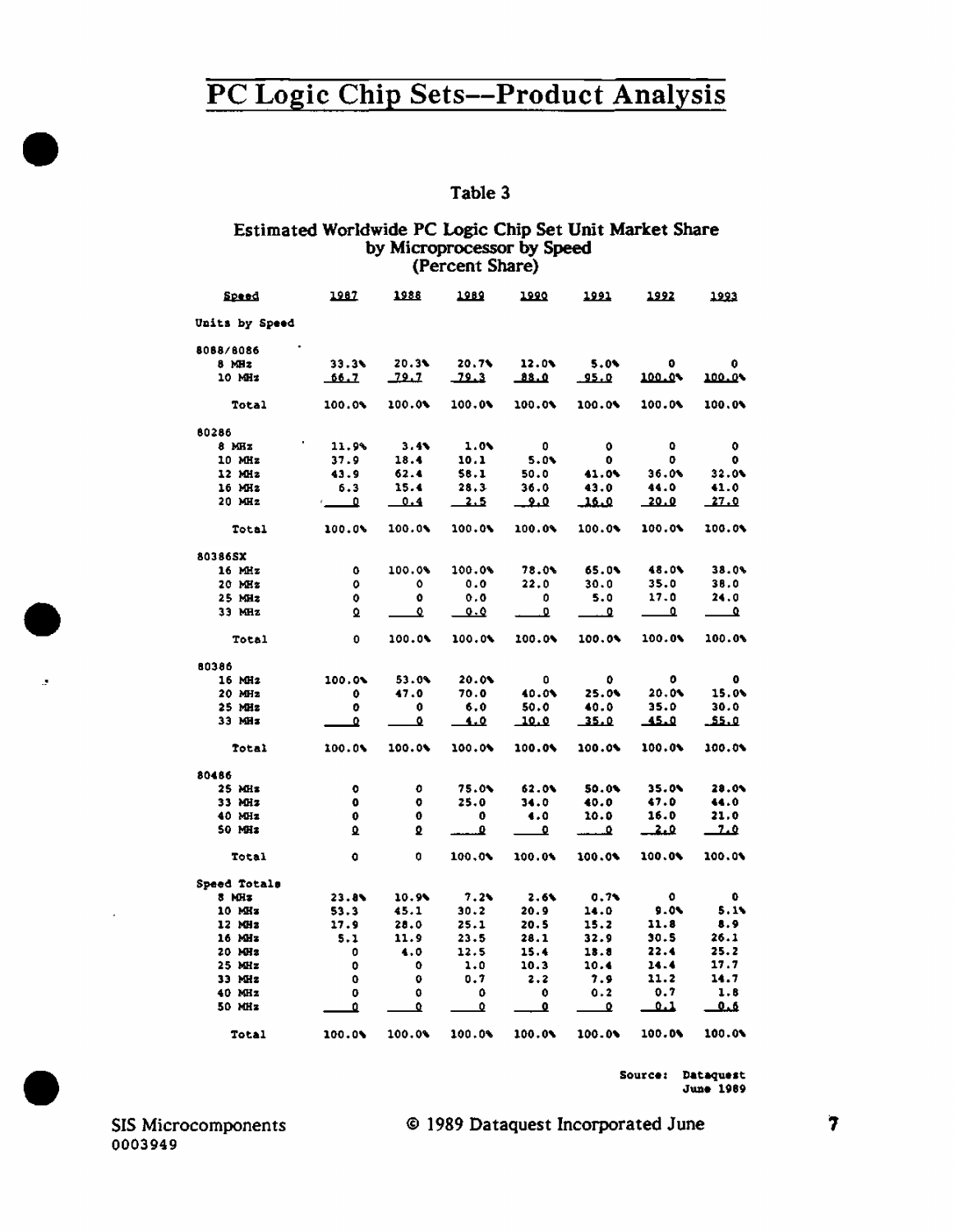### Market Share By Region of Consumption

The Dataquest estimates for PC logic chip set unit market share by region of consumption for all chip sets are presented in Figure 7 and Table 4. Points worth noting include the following:

- The Asia/Pacific region accounted for 62 percent of all chip set consumption in 1987 and is expected to account for 49 percent in 1989. The high Asian consumption should be no surprise and simply reflects the high concentration of clone PC manufacturers in Asia. The decrease in Asian consumption is reflected in an increase in consumption by the North America and Japan regions.
- North America consumed 21 percent of all chip sets in 1987. Dataquest expects North American market share to rise to 29 percent in 1989. This increase is believed to be caused partly by U.S. manufacturers gradually shifting the onshore and offshore production mix toward increased domestic manufacturing. Also, evidence indicates that some non-U.S. PC manufacturers are shifting a portion of their production to the United States.
- Japan's consumption is expected to increase from 4.2 percent share to 9.4 percent between 1987 and 1989. We believe that this reflects wider penetration and acceptance of PC use in Japan, and we expect to see a continuation of this trend.



Figure 7

### Estimated Worldwide PC Logic Chip Set Unit Consumption by Region

•

•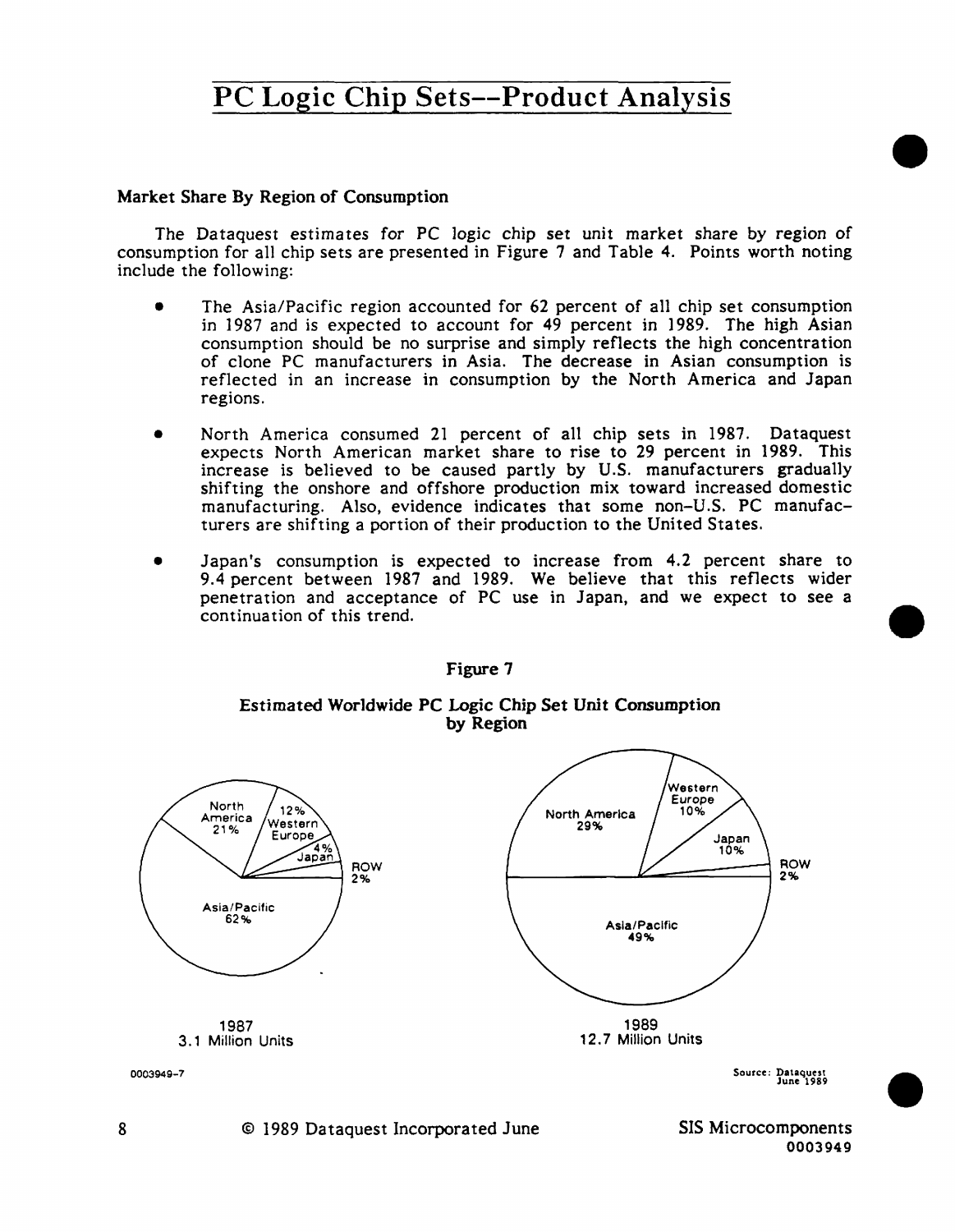### Table 4

#### Estimated Worldwide PC Logic Chip Set Unit Shipments by Region (Thousands of Units)

|                      | 1987    | <u> 1988 </u> | <u> 1989</u> |
|----------------------|---------|---------------|--------------|
| North America        | 648     | 2,041         | 3,663        |
| <b>Share</b>         | 20.8%   | 25.4%         | 28.8%        |
| Japan                | 131     | 450           | 1,196        |
| Share<br>¥.          | 4.2%    | 5.6%          | 9.4%         |
| Western Europe       | 361     | 667           | 1,297        |
| Share                | 11.6%   | 8.3%          | 10.2%        |
| Asia Pacific         | 1,919   | 4,636         | 6,270        |
| Share                | 61.6%   | 57.7%         | 49.3%        |
| <b>Rest of World</b> | 56<br>٠ | 241           | 293          |
| Share                | 1.8%    | $3.0\%$       | 2.3%         |
| Total                | 3,115   | 8,034         | 12,719       |
|                      |         |               |              |

Source: Dataquest June 1989

### PRICING

•

•

•

#### Average Selling Price Analysis and Forecast

The Dataquest estimates for average selling prices (ASPs) for all chip sets and for chip sets by bus architecture are presented in Figure 8 and Table *5.* Points worth noting include the fo11owing:

- ASPs rose by 7.7 percent between 1987 and 1988, as a result of the increased share of the higher-priced PC AT products and the fact that the PC AT ASPs . rose as the mix moved toward higher-priced. higher-speed chip sets.
- Dataquest believes that ASPs will fall by about 11 percent from 1988 to 1989, as a result of new vendors entering the market, creating pricing pressure as they compete for market share.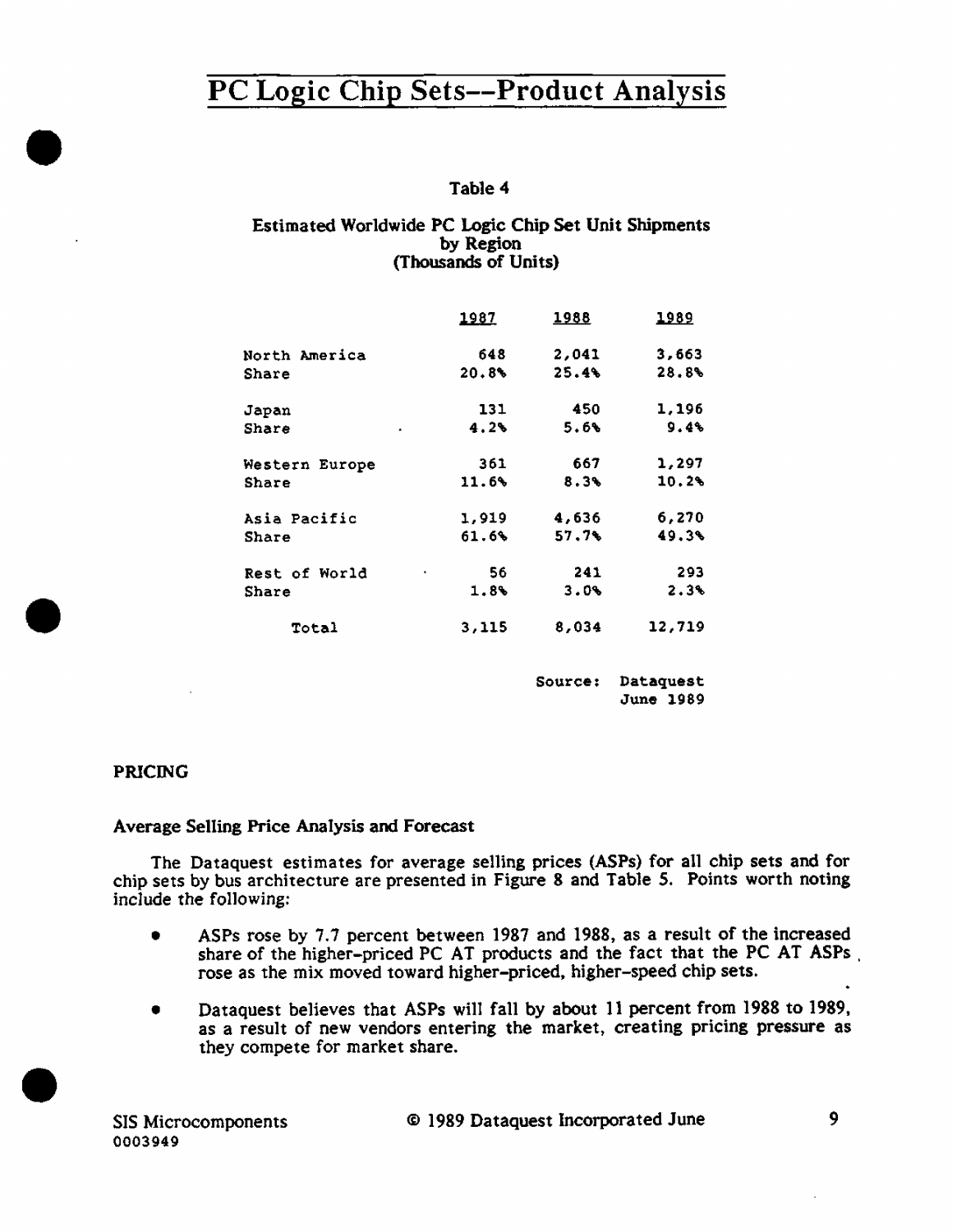Dataquest expects ASPs to rise slightly in 1990 as the introduction of EISA chip sets and increased penetration of the MCA chip sets shifts the product mix toward the high end. ASPs will then come down slowly through the rest of the period as price decreases are partially offset by the continued move in product mix toward the higher-priced high-end products.



Figure **8** 

### PC Logic Chip Set Average Selling Price Forecast

•

•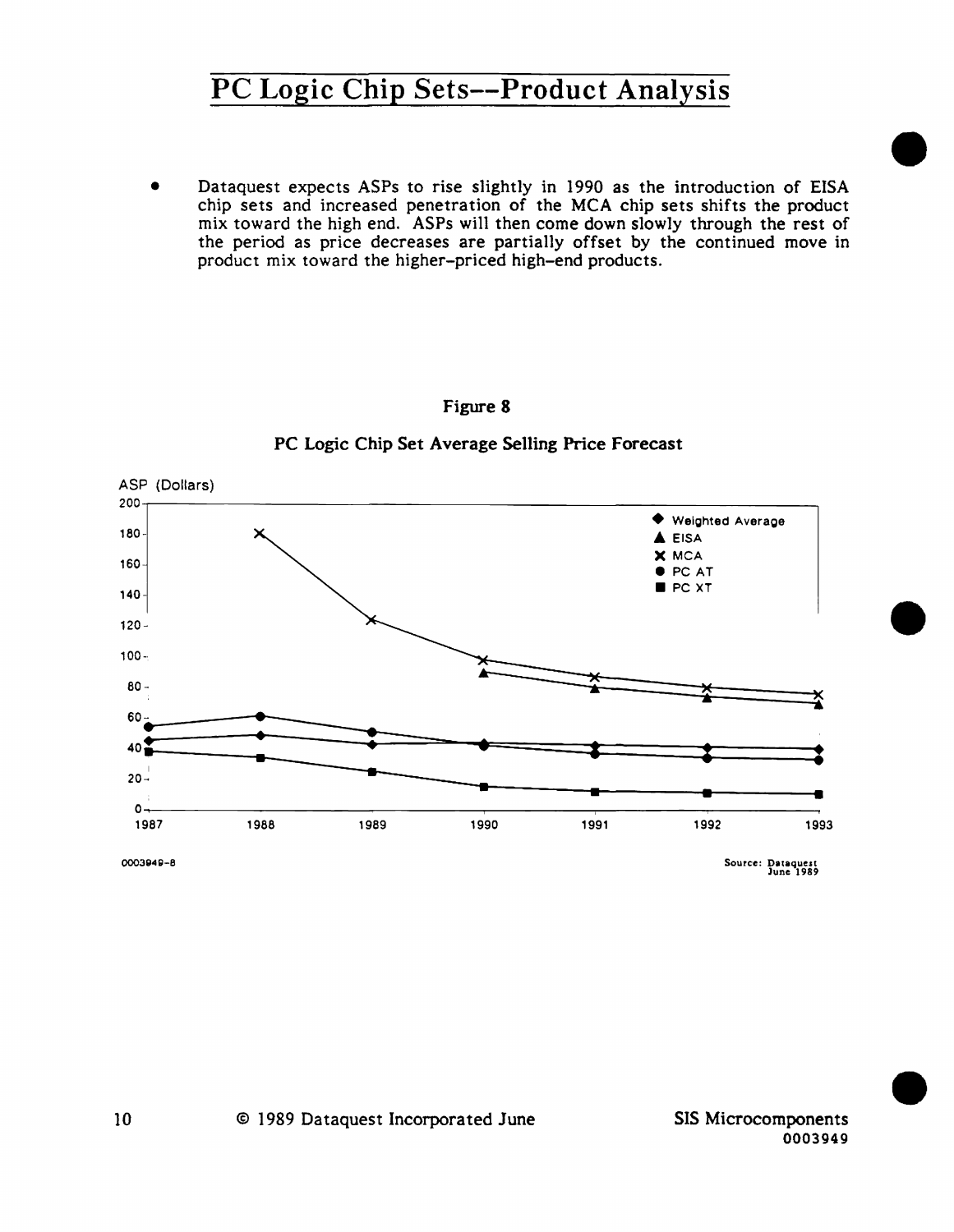### Table *5*

#### PC Logic Chip Set Average Selling Price Forecast (Dollars)

|             |      |                    |                                                                                                           |         |         |                                                      |               | <b>CAGR</b>    |
|-------------|------|--------------------|-----------------------------------------------------------------------------------------------------------|---------|---------|------------------------------------------------------|---------------|----------------|
|             | 1987 | 1988               | 1989                                                                                                      | 1990    | 1991    | 1992                                                 | <u> 1993 </u> | 1987 to 1993   |
| PC XT       |      |                    | $$39.84 \text{ $35.07$} \text{ $5.25.87$} \text{ $15.85$} \text{ $12.90$} \text{ $11.92$} \text{ $11.42}$ |         |         |                                                      |               | (18.8)         |
| Change.     |      |                    | $(12.0\%)$ $(26.2\%)$ $(38.7\%)$ $(18.6\%)$ $(7.6\%)$ $(4.2\%)$                                           |         |         |                                                      |               |                |
| PC AT       |      | $$55.07$$ \$ 62.23 | $$52.08$ $$43.12$ $$38.71$ $$35.25$ $$33.76$                                                              |         |         |                                                      |               | (7.8)          |
| Change      |      | 13.0%              |                                                                                                           |         |         | $(16.3\%)$ $(17.2\%)$ $(10.2\%)$ $(8.9\%)$ $(4.2\%)$ |               |                |
| MCA         |      | \$182.84           | $$124.83$ \$98.80 \$88.45 \$81.40 \$77.35                                                                 |         |         |                                                      |               | (15.8%)        |
| Change      |      |                    |                                                                                                           |         |         | $(31.7\%)$ $(20.9\%)$ $(10.5\%)$ $(8.0\%)$ $(5.0\%)$ |               | $\blacksquare$ |
| <b>EISA</b> |      |                    |                                                                                                           | \$91.29 | \$81.20 | \$74.80                                              | \$70.80       | (8.1%)         |
| Change      |      |                    |                                                                                                           |         |         | $(11.18)$ $(7.9%)$ $(5.3%)$                          |               |                |
| Weighted    |      |                    |                                                                                                           |         |         |                                                      |               |                |
|             |      |                    | Average \$46.13 \$ 49.66 \$ 44.09 \$44.71                                                                 |         | \$43.53 | \$41.89                                              | \$41.38       | (1.8)          |
| Change      |      | $7.7\%$            | (11.2)                                                                                                    | 1.4%    |         | $(2.6\%)$ $(7.6\%)$ $(4.2\%)$                        |               |                |

Source: 'Dataquest June 1989

#### Product Characteristics

 $\bullet$ 

•

•

#### Technical Areas of Product Competition

For the most part, the configuration and technical aspects of these products is transparent to the end-user because a great deal of standardization in both form factor and function exists at the systems level. To a large degree, this also is true at the OEM level. The performance and functionality of a given chip set family are highly specified, which means that it becomes difficult for vendors to differentiate their products. Dataquest believes that these products will become standardized to the point where they may be considered commodities. The competition for these products will then be based more on pricing and support than on technical differentiation.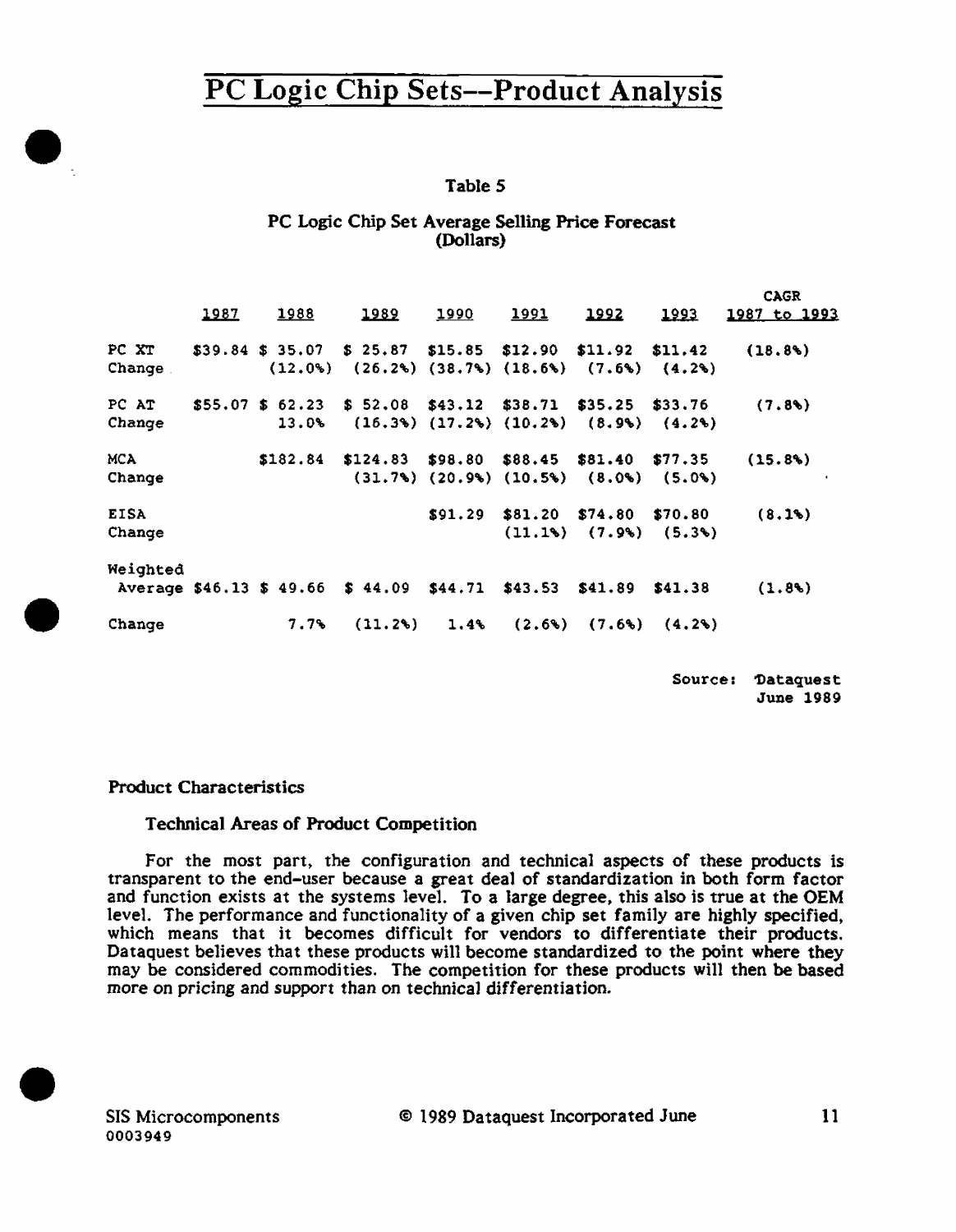The general product characteristics for PC logic chip sets are integration, compatibility, memory support, and performance. Descriptions of these characteristics are as follows:

- Integration--Products will vary both in the level of integration and in the design or layout of the integrated functions.
	- The number of chips in the chip set is one aspect of integration. Vendors have been working toward higher integration and have been lowering the number of chips per set. Newer designs have fewer chips. but many older designs with less integration still are available. Currently. PC XT chip sets are available with from one to four chips. PC AT chip sets have from two to seven chips and MCA chip sets range from three to seven.
	- The number of nonmemory chips required to implement the system, other than those in the chip set, also is an aspect of the integration leve1. The amount of nonmemory chips required in newer designs has come down too, but a wide range still exists. PC XT designs are available that require from 12 to *58* nonmemory chips for implementation. The range for PC AT designs is *S* to 40, and the range for MCA is 29 to 98.
- Compatibility-Chip sets must be compatible with various hardware and software. Hardware compatibility means accepting both peripheral devices and add-in cards. Software compatibility is required for the operating systems and applications.
- Memory Support-The chip set must support some board level memory, with the typical configurations being 256KB, lMB, and 4MB memory modules. Extended memory support through Paged Interleave or EMS is a typical feature. The design of the chip set also will determine the performance of the system, given a certain DRAM speed. Better implementations wi11 require slower and less expensive DRAMs to achieve higher performance.
- Performance-Within a product family it is the technology of manufacture, the design and efficiency of integration, the compatibility of the chip set, and the system implementation that will determine the overall level of performance of a product.

### PRODUCT FAMILIES AND SUPPLIER MATRIX

The chip set product families break down along bus types. The PC XT is at the low end of the market. This product, being the older technology and perhaps the easier to implement, was used as an entry point by some vendors entering the market in 1986 and

12 © 1989 Dataquest Incorporated June SIS Microcomponents

•

•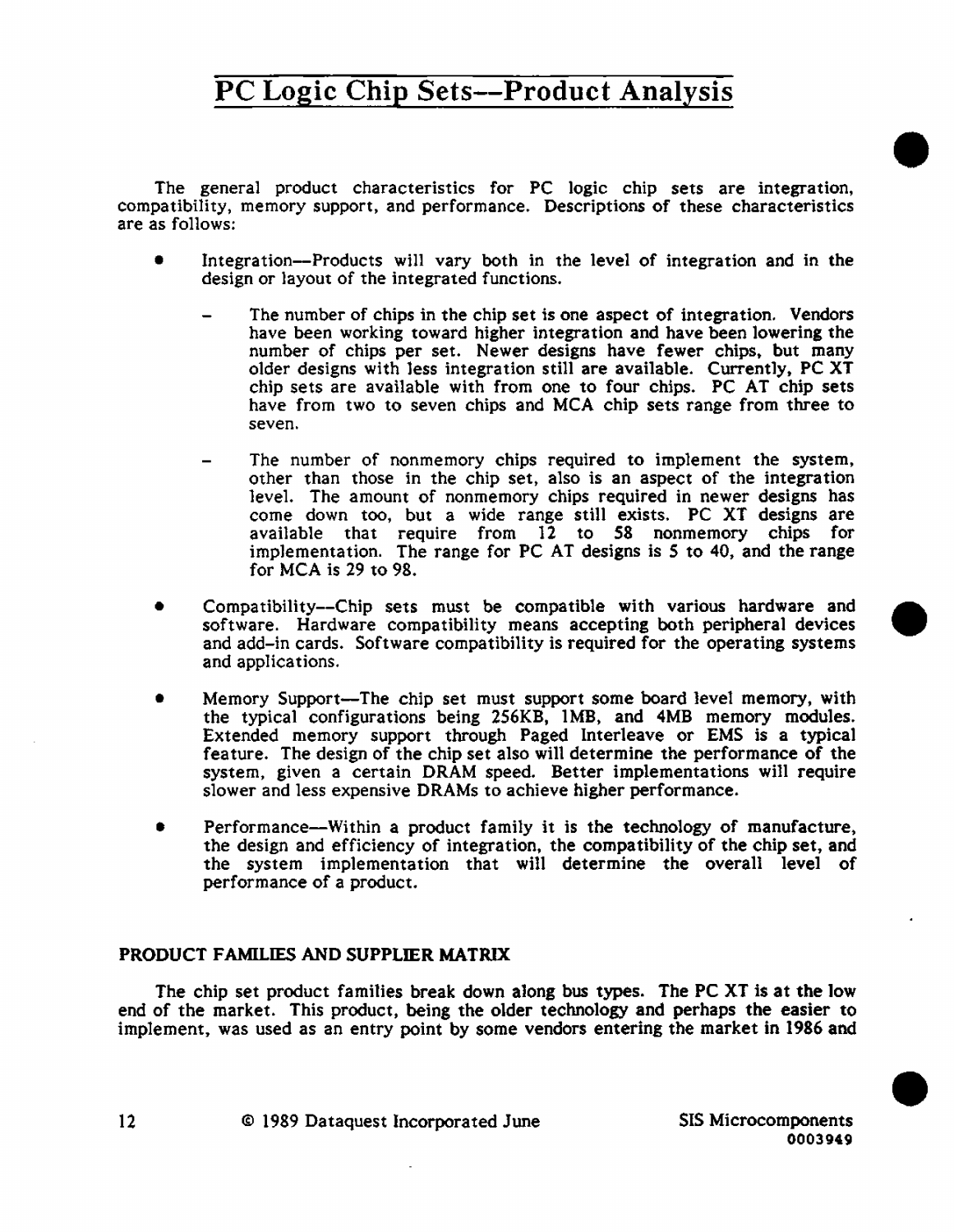1987. All of these vendors have since gone on to introduce products in the PC AT family. Anticipating the decline of the PC XT segment, some entrants to the market in 1988 and 1989 did not offer an XT product; instead, they entered in the midrange of the market using the PC AT as an entry point. Only six vendors offer products on the MCA family, which is at the high end of the market. No EISA products are available at this time, but Dataquest expects several vendors to offer EISA chip sets by the fourth quarter of 1989 or the first quarter of 1990. Table 6 is a product family vendor matrix.

#### Table 6

#### PC Logic Chip Set Product Family Vendor Matrix

|                             | PC XT                                                         |   |              | PC XT PC AT PC AT PC AT |             | MCA         | <b>MCA</b>                | <b>MCA</b>  |                 |
|-----------------------------|---------------------------------------------------------------|---|--------------|-------------------------|-------------|-------------|---------------------------|-------------|-----------------|
| Vendor                      | 8088/8086 80286 80286 803865X 80386 80286 803865X 80386 Other |   |              |                         |             |             |                           |             |                 |
| ACC Micro-<br>electronics   | x                                                             |   | $\mathbf x$  | $\pmb{\mathbb{X}}$      | x           | X           | $\boldsymbol{\mathrm{x}}$ |             |                 |
| Acer Labs                   | $\mathbf x$                                                   |   | x            |                         | $\mathbf x$ |             |                           |             |                 |
| Chips &<br>Technology       | ¥                                                             | x | x            | $\mathbf x$             | $\mathbf x$ | $\mathbf x$ |                           | $\mathbf x$ |                 |
| <b>ERSO</b>                 |                                                               |   | x            |                         |             | x           |                           |             |                 |
| G <sub>2</sub>              | x                                                             |   | x            | x                       | x           | $\mathbf x$ | $\mathbf x$               | $\mathbf x$ |                 |
| GS Technology               |                                                               |   | x            |                         |             |             |                           |             |                 |
| Intel                       |                                                               |   | $\mathbf x$  | $\mathbf x$             | $\mathbf x$ |             | x                         | $\mathbf x$ |                 |
| Oak Technology              | x                                                             |   | $\mathbf x$  | $\mathbf x$             |             |             |                           |             |                 |
| Texas<br>Instruments        |                                                               |   | $\mathbf x$  |                         |             |             |                           |             |                 |
| <b>UMC</b>                  | x                                                             |   | $\mathbf x$  |                         | x           |             |                           |             |                 |
| Vadem                       |                                                               |   |              |                         |             |             |                           |             | PC/XT<br>80C186 |
| VIA Technologies            |                                                               |   | $\mathbf x$  | х                       | x           |             |                           |             |                 |
| VLSI Technology,<br>Inc.    | x                                                             |   | X            | X                       | $\mathbf x$ |             |                           |             |                 |
| Western Digital/<br>Faraday | $\mathbf x$                                                   |   | $\mathbf{x}$ | $\mathbf x$             |             | $\mathbf x$ | $\mathbf x$               | $\mathbf x$ |                 |
| 2ymos                       | $\mathbf x$                                                   |   | x            | $\mathbf x$             | X           |             |                           |             |                 |

Source: Dataquest June 1989

SIS Microcomponents 0003949

•

•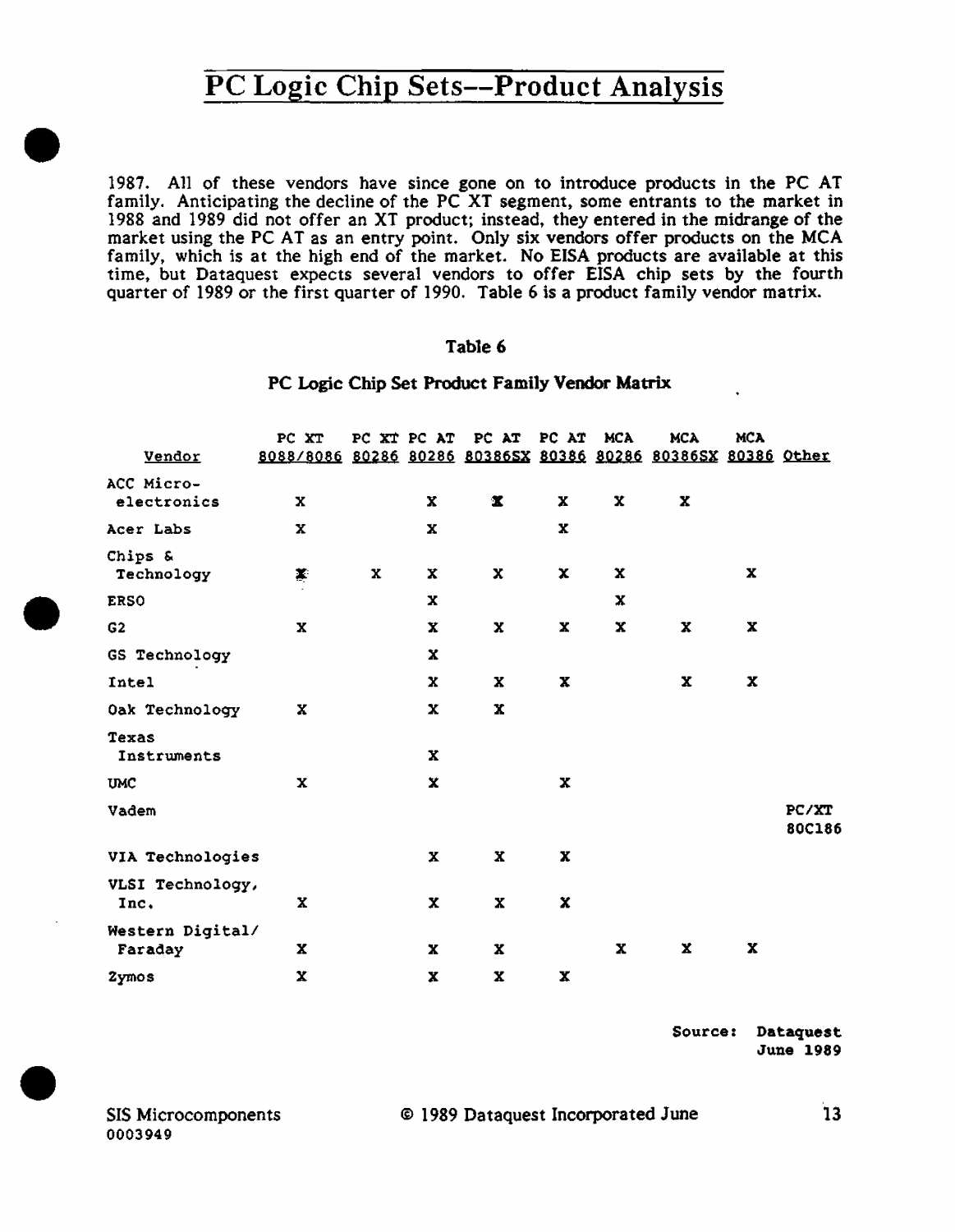PC logic chip set vendors include the following:

- ACC Microelectronics Corp. 3295 Scott Blvd., Suite 400 Santa Clara, CA 95954 Phone: 408-980-0622 Fax: 408-980-0626
- Acer Laboratories, Inc., USA 926 Thompson Place Sunnyvale, CA 94086 Phone: 408-733-3174 Fax: 408-733-2569
- Chips and Technologies, Inc. 3050 Zanker Road San Jose, CA 95134 Phone: 408-434-0600 Fax: 408-434-9315
- Electronic Research and Service Organization (ERSO) 315 Song Chiang Rd., 8th Floor Taipei 10477, Taiwan, R.O.C. Phone: (02) 502-8212 Fax: (02) 502-8795
- Faraday Electronics, Inc. Division of Western Digital 2801 Southeast Main Street Irvine, CA 92714 Phone: 714-757-4250 Fax: 714-553-1904
- GS Technology 201 Ravendale Ave. Mountain View, CA 94043 Phone: 415-968-6081 Fax: 415-964-9747
- Headland Technology, Inc. (formerly G2) 46335 Landing Parkway Fremont, CA 94538 Phone: 415-656-7800 Fax: 415-656-0397
- Intel Corp.<br>3065 Bowers Ave. Santa Clara, CA 95051 Phone: 408-987-8080

14 © 1989 Dataquest Incorporated June SIS Microcomponents •

•